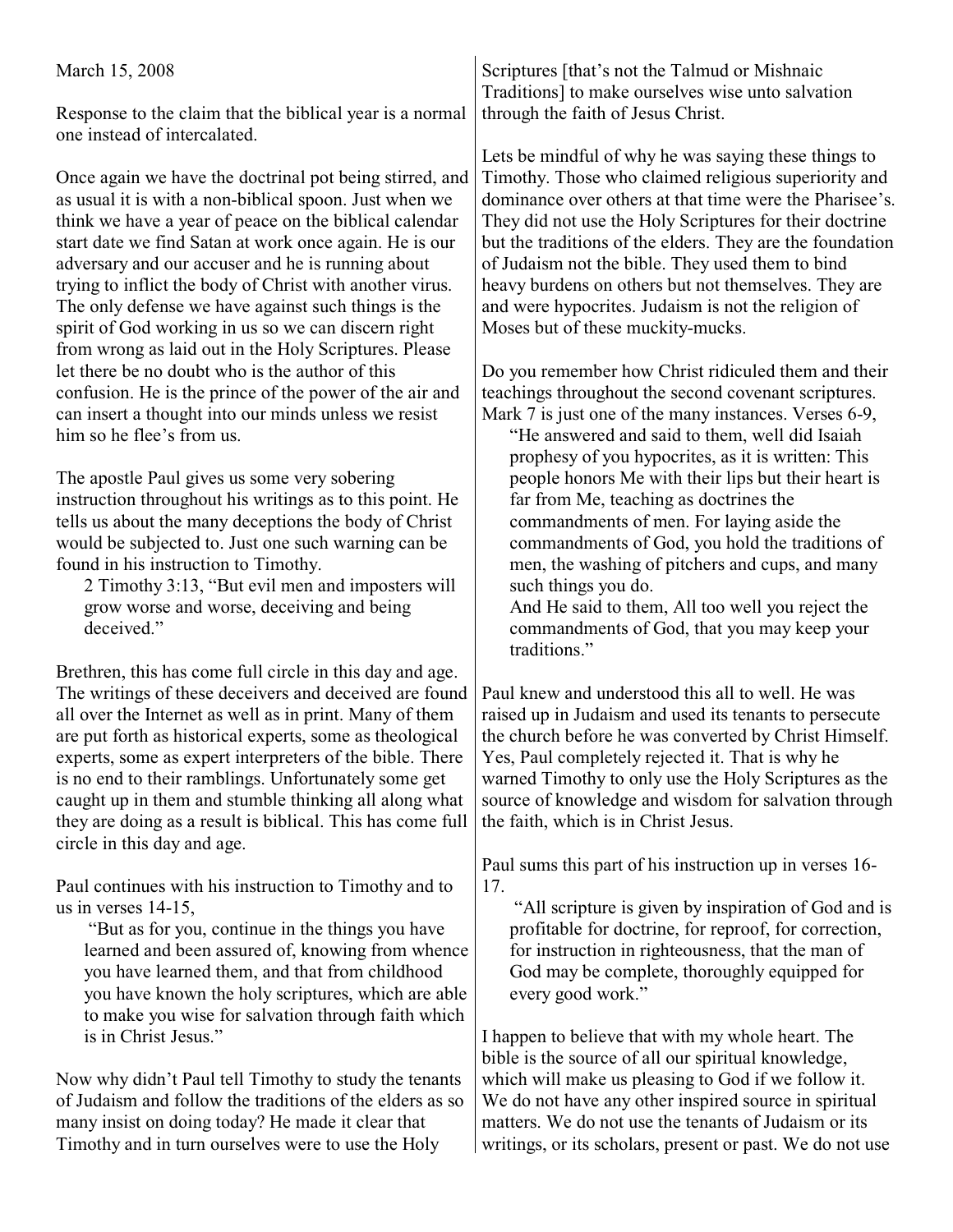historians who were trapped in its rambling. They are tainted by it so likewise are their versions of history. Both Christ and Paul rejected them and so should we! They are the tools of "evil men and imposters." Today the chief tool used by them is the Talmudic ramblings. I refer to it as the alternate bible, because of the place of honor it has been given by gullible people.

It is very important in all this to remember that it is not just enough to have the Holy Scriptures as our sole source of wisdom and knowledge unto salvation. That is one part. The other is the faith of Jesus Christ and what that entails. To have that, we need to be led by the spirit of God. Jesus promised He would send us a helper and He did. If we are of His body we receive that help. Without it we cannot understand the things of God.

Paul clearly teaches this in 1 Corinthians 2:9-12,

 "But as it is written: Eye has not seen, nor ear heard, nor have entered into the heart of man the things which God has prepared for those who love Him. But God has revealed them unto us through His spirit. For the spirit searches all things, yes, the deep things of God.

For what man knows the things of a man except the spirit of the man which is in him. Even so no one knows the things of God except the spirit of God. Now we have received, not the spirit of the world, but the spirit, which is from God, that we might know the things, which have been freely given to us by God. These things we also speak, not in words which man's wisdom teaches but which the Holy Spirit teaches, comparing spiritual things with spiritual."

Yes, we are instructed to use the bible as our foundation of truth. We are not to mix it with the deceitful teachings and rambling of men. The bible is our sole filter for truth, which is pleasing unto the Father. We can only do that after we are called by the Father unto His Son, then repent and are baptized into Jesus Christ and have hands laid on us by others who have the spirit residing in them. Then we receive the spirit of God to help us in our walk unto salvation. Without the faith of Jesus the scriptures would be indiscernible to us and we too would walk in confusion. We are to grow in the grace and knowledge of our Lord Jesus Christ not Judaism or any other such thing.

The apostle John tells us in 1 John 2:22-23,

"Who is a liar but he who denies that Jesus is the Christ! He is antichrist who denies the Father and the Son. Whoever denies the Son does not have the Father either; he who acknowledges the Son has the Father also."

It is made abundantly clear that in pursuing the things of God we are not to rely on any who deny Jesus as the Son of God. That means every one of them period whether present or past for their perspective is warped and not of God. All too often today we see those whom would be our teachers mixing scriptures with Mishnaic teachings and babblings. They reference the sages and historical records of the purveyors of such falsehoods and fables, both present and past.

Paul warned Timothy about what would happen in this regard. He said they would,

"have a form of godliness but deny its power."

In 2 Timothy 3:4. He also boldly tells us, "From such people turn away!"

Many today in these perilous times have itching ears. They are looking for teachers who will teach them strange things. They are always learning and never able to come to the knowledge of the truth as Paul puts it. 2 Timothy 4:3-4,

"For the time will come when they will not endure sound doctrine [that found in the holy scriptures] but according to their own desires, because they have itching ears, they will heap up for themselves teachers; and they will turn their ears away from truth, and be turned aside to fables."

What type of fables? Jewish fables!

We are in a spiritual war. Without Christ's help we would fail miserably. He is our source of understanding and truth. He helps us through His scriptures to discern right from wrong. It certainly isn't enough to have just the Holy Scriptures for Satan has them also. He is very cunning, the master of camouflage, and much smarter than you or I. He is called, "the angel of light" by Paul. He and his surrogates put themselves forward as messengers of enlightenment.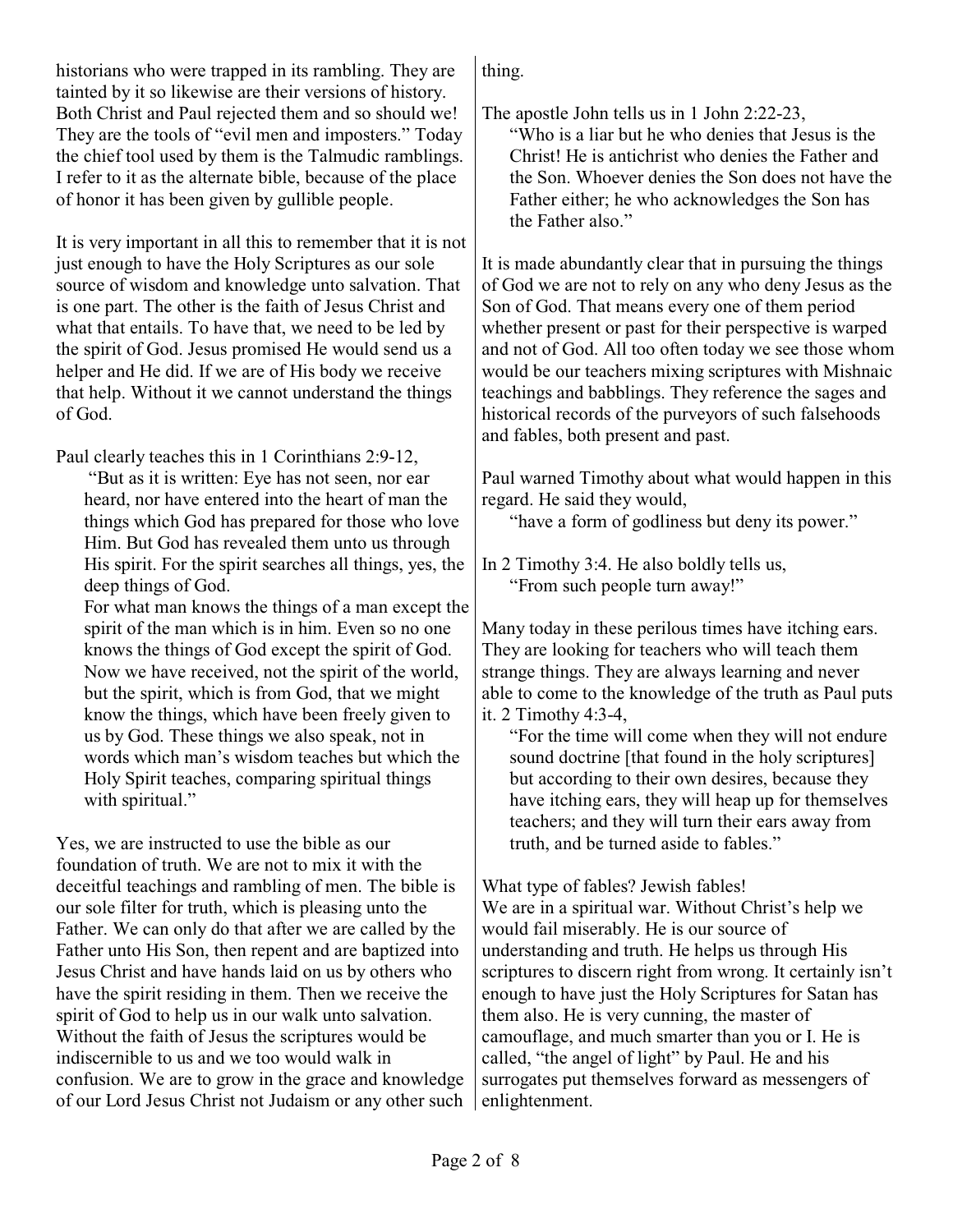Look at one example of his ability to use scripture but please notice how he does so out of context and what the end result would be. Matt. 4:5-6,

"Then the devil took Him up into the holy city, set Him on the pinnacle of the temple, and said to Him, If you are the Son of God, throw yourself down. For it is written: He shall give His angels charge concerning you; and in their hands they shall bear you up, lest you dash your foot against a stone."

Here we see Satan reciting Psalm 91: 11-12. But, he completely took it out of context, he twisted it. Read it for yourselves in context. If Christ had have listened to him and used this challenge as a proof of His Sonship of the Father we would have had no Savior. For upon throwing Himself down He would have committed the sin of self-murder. Satan and his surrogates are constantly twisting scriptures and adding to them and taking away from them to get us to sin as well. Have you ever heard the phrase, "the devil is in the details." We had all better be alert to it for it is a daily fact in all our lives. We need the power of the Holy Spirit to help us through it all. So to sum it up we need both the Holy Scriptures and the spirit of God for doctrine, reproof, correction, and instruction in righteousness.

I felt it very necessary to preface what I was going to say about the teachings and proclamations of others who search out and inspect the barley. They by the way are not all who do so. I will focus on two entities. There is a claim circulating out there in cyber space that the biblical year started with the new moon of March 8. As we all know the moon was not seen on the 8th and that being the evening of the 29th day so we defer it to the next evening for that would still only be the 30th. Both group 1 and group 2 seem to deny this fact and actually called the 29th day the new moon day and start of the 13th and 1st months respectively as to their individual proclamations.. That is not biblical and could have ramifications as to the start of the first month for the first actual visibility will occur on the 29th day of the cycle in April. If it is cloudy and cannot be seen, there still is an additional day in the month. Oh well!

It is an unfortunate thing that this false report of Aviv is being circulated for there are some out there who are not mature enough in such things to withstand the obvious falsehood of it. They are the intended targets of Satan.

We have seen that scripture tells us we need only the bible and the spirit to form our doctrines. You can take all the Jewish historians and scholars, and teachers of Judaism and Mishnaic traditions and babblings and bundle them up and throw them into the fire. They are full of corruption and deceit. We don't need their perspective on anything spiritual or otherwise. We are told to turn away from them! Unfortunately some do not understand that, and insist on mixing these fables with the word of God. That is what both groups do we are discussing.

The doctrine of the calendar of God is one, which is found throughout the bible, as most of us are aware of. It is something that many of us have studied over the years before we came to a biblical understanding of it. There was a time when we too may have used other sources in our quest for the truth of it but eventually saw them for what they were and rejected them. We have come to the understanding that God teaches us through patterns flowing through the scriptures. Isaiah 28:9-10 makes this very clear.

> "Whom will He teach knowledge? And whom will He make to understand the message? Those weaned from milk! Those drawn from the breast!"

That's right, not babes, but those who are able to eat solid food.

> "For precept upon precept, precept upon precept, line upon line, line upon line, here a little, there a little."

If it is a doctrine of God we will find it clearly established throughout the bible. It will be repeated often, over and over again. But all will not be able to comprehend it because they need to be led by the Holy Spirit. Holy scriptures and Holy Spirit = understanding and wisdom, and the ability to grow in the grace and knowledge of our Lord Jesus Christ.

We as well as others have written accurately about this calendar. Many of their articles are available on line as are ours. We do not push our understanding on anyone but make it available to anyone who would like to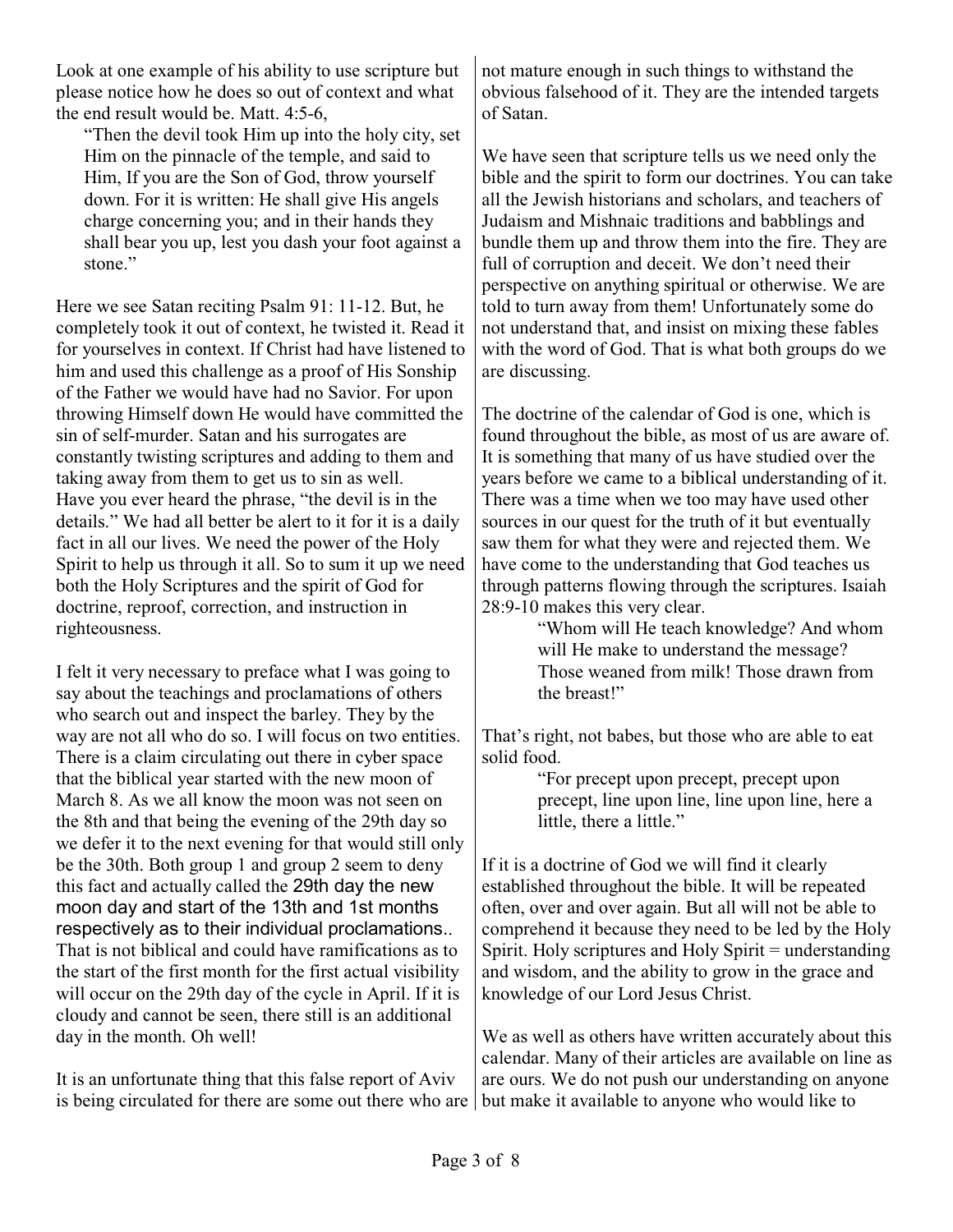review them. That's it, no hidden agenda's, no search for accolades.

So lets examine some of the happenings of this years searches at the end of the 12th month.

We have a group led by Nehemia Gordon who most are familiar with. We will call them group1. They have reported that the New Year will not start until the new moon of April thus adding an intercalated lunar month to the present biblical year. That sounds simple on the surface but it is not as we will discuss later. Members of this group have inadvertently given members of group 2 a sense of authority and validation on two very critical non-biblical criteria used in their search for Aviv and the start of the New Year.

The second group which we will call group 2 consists of a husband and wife team from what I can gather. Their name is Fehr if I have it right. They claim that Aviv is actually going to be available by the wave sheaf day of this current lunar cycle.

Now please understand we are all to seek out our own salvation with trembling and fear. So what someone else does in their relationship with God does not affect us in our personal relationship with Christ. But what is good for the goose is not always good for the gander. We all have personal decisions to make.

It should come as no surprise that the source of this year's confusion is centered around the infamous location of Ein Mab'ua which came into play and prominence in 2005. Both group 1 and 2 use Ein Mab'ua as an acceptable area to use in the determination to start the first month of the year as well as the biblical harvest of barley and the seven week count to Pentecost. As most of you know I do not accept this area as such. I base that on many biblical principles as I have enumerated in the past and which can be found on the web site.

Ein Mab'ua is a rocky grotto located in a ravine at the bottom of a very difficult decent. It would take the better part of a day to climb down and out again if not for the road twisting and turning down the hillsides and by it. It is an area which is used by Bedouins for grazing their sheep and goats. Even at that, it is a last resort for it is a treacherous place to get to. Group

number 2 states it is located in the Jordan Valley. This can give one the false impression it is located near the valley floor where agriculture is practiced. That is not the case. It is located part way down from the summit of the Judean hills. That is the very dry eastern slopes of the Judean hills. The only vegetation that grows on it is located near the upper reaches. At that it is only around for a short time of the year because it withers from the heat and lack of moisture in the soil. Ein Mab'ua however is the location of the magic water pool. There are some trees and shrubs growing out of the rocky soil around the waters edge. The pool empties and then fills again from a cleft in the rock. It is the location for which pagan activities have taken place in the past. It is not an area that has been or will be used at any time for farming unless God changes its entire characteristics.

In 2005 group 1 designated it as an "ancient barley growing area". They even tried to convince us it has ancient agricultural terraces. The pictures we have furnished to any and all have made it clear this is a fraudulent claim. However group 2 claims the same now. How convenient.

Scripture tells us that wheat is planted in rows and barley is sown. These were very valuable crops as we follow them through the bible as to their uses and where they were planted and harvested. You will not find any location mentioned on the eastern side of the Judean hills, for that area is basically desert and what isn't is used for grazing sheep and goats for a short period of time each year. It is far too steep and treacherous to graze cows or horses in.

Group 1 floated this false categorization to support their erroneous claim as to the start of the year in the past. They wanted to separate their year from that of the Rabbinical calendar year so bad that they threw out all the established rules and protocols we had established during the 3 previous years of doing inspections together.

Now we have group 2 picking up this Ein Mab'ua mantle and wearing it to the dismay of group 1. Group 1 says the barley in Ein Mab'ua does not qualify to be used for the wave sheaf offering of Lev 23:10-11 but group 2 says it does. Ouch!!!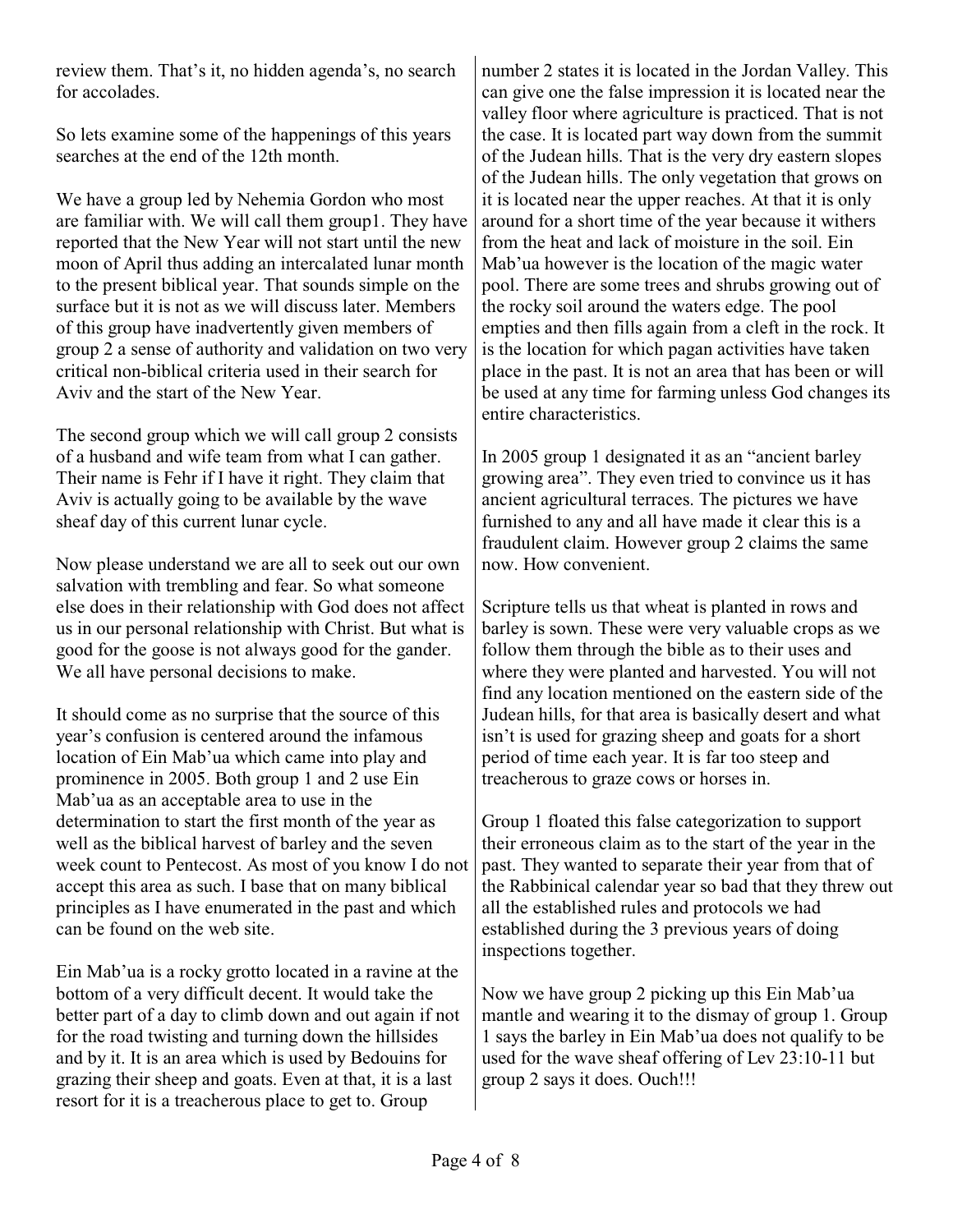Both groups 1 and 2 employ double standards in coming to their respective and different decisions this year. They are not the same however. Imagine that. They also employ crop experts as well.

Let me try and explain as simply as I can.

Group 1 states there are 2 levels or standards of Aviv. They state that one standard is applied to what they call the individual farmer first fruit grain offering, and a second standard for Aviv applies to a national offering. They state that Lev. 23:10-11 is a national first fruits grain offering and is not subject to all the rules listed in Lev. 2 or for that matter Lev. 6: 14-23. These are the 2 biblical locations for the rules associated with grain offerings. They say that the standards set for the minimal maturity level in Lev. 2:14 only apply to the individual offerings. The national offering as they call it is supposed to be Aviv completely on its own while standing in the field which in essence would place it weeks later than if it would be roasted in fire and dried out so it could be ground into flour. They claim this even though we find clear scripture to the contrary in Lev 23. In verses 10- 16 we have a continuous context on the instruction of this wave sheaf offering. It tells us how we are to offer it, count the days of the harvest from it unto Pentecost, when it is to start and finish. It is one context. In verse 14 we read the following pertaining to this event.

> "And you shall not eat bread and roasted grain [7039 Qaliy; parched grain] and fresh ears [3759 Karmel; garden land, fresh fruit, garden growth] until this self-same day, until you have brought the offering of your God, it is a never ending statute throughout your generations in all your dwellings."

Too bad for group 1 that this biblical scripture is located here. That is very definitive to me. It is making it clear that the wave sheaf here in Lev 23:10-11 encompasses every form of consumable barley. That which is made into bread, that which can be roasted by fire, and that which is fresh ears. We are instructed in Duet 16:9 that we do not start the harvest of barley [with all its ordinances and timetables] until we put the sickle to the grain. Then the seven weeks of harvest are started. Well look at that! "Precept upon precept, line upon line, here a little there a little." That is the same time frames and pattern as spoken of in Lev 23. No

double standard in any of that. What about Lev 2? Lets see.

Here we have the laws of the grain offering delineated, as most of us know. They are also found in 6:14-23. Lev 2 talks about the various forms it may be offered in, such as fine flour mixed with oil and frankincense, baked cakes in an oven, baked in a pan, and in a covered pan. All these forms are brought to the priest. Because these are offerings made by fire they cannot contain leaven or honey and must be offered with salt. Now we come to verse 14, from the Interlinear,

"And if you bring near a food offering of first fruits to Yehovah, fresh ears [24 abib] roasted [7033 Qalah; scorched partially or slowly dried] by fire, kernels [1643 Geres; to husk a kernel or a young ear having been parched by fire] from a garden [3759 Karmel; once again, garden land, not some rock strewn ravine] you shall bring near your first fruits for a food offering."

Look at that, not one thing here that tells us there is a double standard for the first fruit grain offering, and once again we see the 3 different types of it as found in Lev 23. The same is found in Lev 6.

Leviticus 23 and Duet 16 tell us the barley harvest and any form of its consumption cannot start until the sickle has been put to the grain. It is then a seven-week harvest. All this has tremendous significance to one who is led by the spirit. We talk about this in great length on the web site. Any first fruit grain offering has the same rules applied to it. There are not any double standards or any 2-tier system. It must be at the minimum state of maturity where it can be removed from the husk by beating it out or threshing it. Green ears cannot do this. The husk sticks to them. They need to be peeled like an orange to get to the fruit. You do not roast the kernels in the husks. This is very important to remember when applying the minimum standard of Lev 2:14. Unless the kernel is Aviv it cannot be separated from its wrap by threshing or beating. This state does not exist while there is any green color left in it. The kernel and husk at best will break off together. We address this in our booklet on how to determine the state of Aviv in the barley crop growing in Israel. We show pictures, which demonstrate what it will look like. The booklet called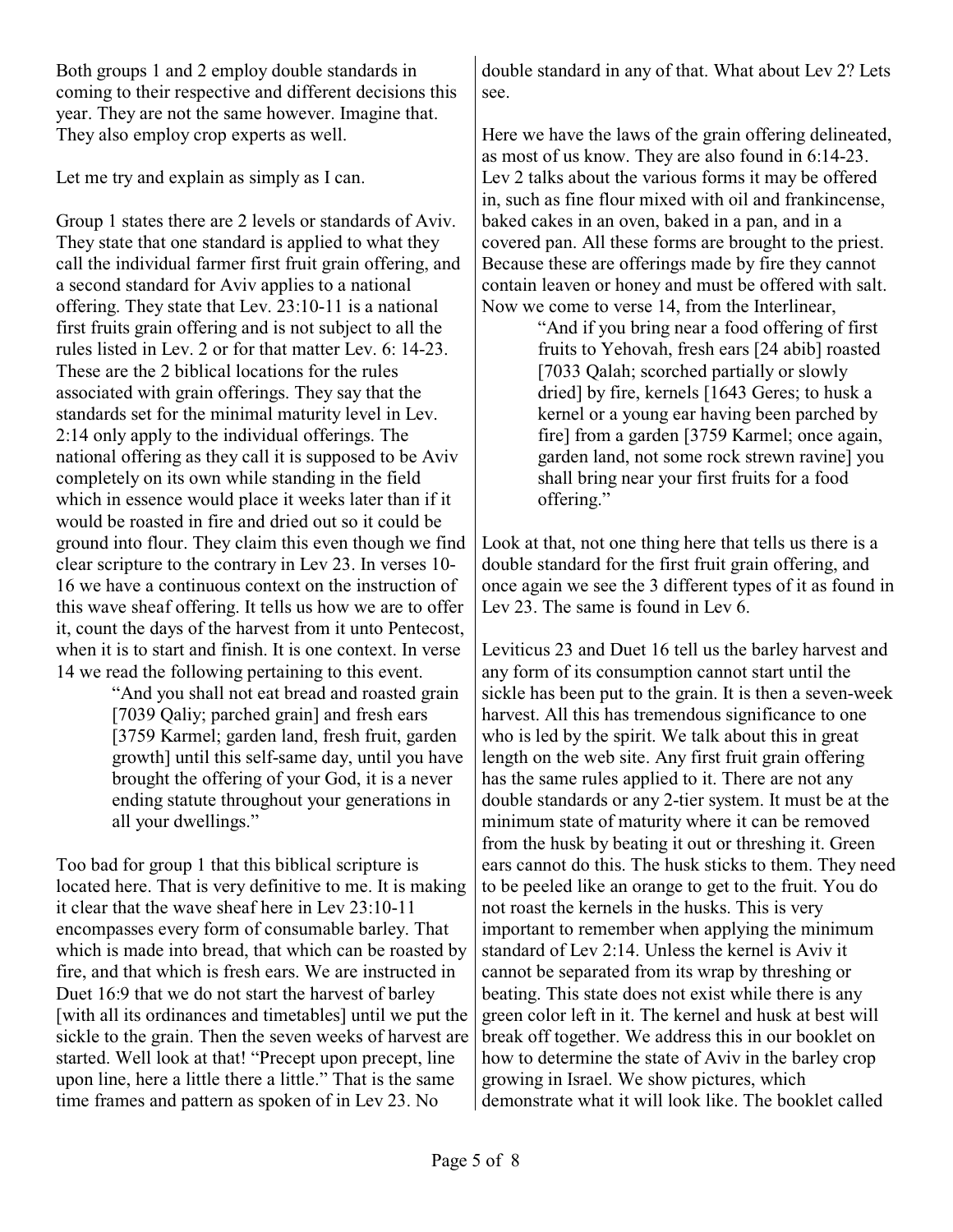Growth and Development Guide for Spring Barley has been used and referenced by all groups. Group 2 makes a point of stressing that the plant can actually be green and as such still be in the stage of physiological maturity and thus qualify to be used as a first fruit offering. That is contrary to what we have found in the field over the years as well as what the source material used by all states about it. I quote,

> "Finally, as the kernel approaches maturity and begins losing water rapidly, its consistency becomes more solid, termed 'hard dough'. This is when the kernel also loses its green color. When kernel moisture has decreased to about 30 to 40 percent, it has reached physiological maturity and will not accumulate additional dry matter. The final yield potential has been established at this time. An easy identified field indicator of physiological maturity is 100 percent loss of green color from the glumes and peduncle."

That is exactly what we have found to be true. Even when it has completely changed color there is still moisture in the kernel for some time. It can be dried out by applying heat or it can stand in the field and dry on its own.

So with these things understood how can group 1 claim a two tier system of Aviv and how can group 2 claim the barley will be ready for harvest by the wave sheaf day of March 23 or whatever day they may pick during the 15-21 of the first month if it is to be March. There is no biblical basis for a double standard for Aviv and the start of the first month. From what I have read group 2 correctly does not use this double standard.

However they have erred on applying several other factors. One is the stage of growth of the barley, the composition of a first fruit wave sheaf cut from a field, in fact they believe a first fruit wave sheaf offering of grain can be selectively picked, by using Ein mab'ua to do so, and then there is the real crux of the issue, the equinox. These assertions of theirs and the 2-tier system are not biblical but have their origin in Mishnaic traditions and pagan mythology. There are many accounts of two types of first fruits and equinox worship found in the ramblings of the scholars of Judaism's tenants.

Look what the insertion of these tenants and ramblings have done.

Apparently this year the grain expert from group 1 has stated that the barley in Ein Mab'ua will be ready for a first fruit offering during this lunar cycle. But because of the 2-tier system it cannot be used to declare the New Year. Group 2 has referenced this in an e-mail. Group 2 is using this as a statement of fact to help substantiate their claim of an early declaration. And shore up their expert's opinion.

I can tell you categorically that when we conducted inspections with group 1 during 2002, 2003, and 2004 there was no 2-tier system. It is interesting that the year we did not work together this system surfaced. I have been told that group 1 actually talked about it prior to our participation. It must have been put in storage during our combined efforts for the years mentioned. It becomes apparent that the scriptures mixed with tenants and writings from Judaism produce a bad crop of fruit.

Now lets move back to group 2.

They claim that only a sheaf, enough barley capable of making an omer of flour, needs to be ready to declare the start of the year in spite of the condition of all the barley found in the country. Keep in mind both group 1 and ourselves have stated that this is the youngest we have ever seen the barley crop in the years we have been inspecting. That is very important.

Group 2 believes that the barley found in Ein Mab'ua can be used for this purpose so lets look at it from the perspective it is an acceptable location. Lets just use common sense associated with agricultural principles used throughout the world.

The barley found in Ein Mab'ua is anemic at best. It does not take an expert to figure this out as one walks around in it. This is caused by the very poor soil conditions and the lack of good weather conditions. Could we harvest barley here as we would in an agriculturally acceptable field? No we could not. Not even by ancient standards. It is strewn with rocks and for the most part has steep inclines. If we were to try and harvest this area as a field we would ruin our sickles. When cut with a sickle the stalks are cut low to the ground to be able to utilize as much of the plant as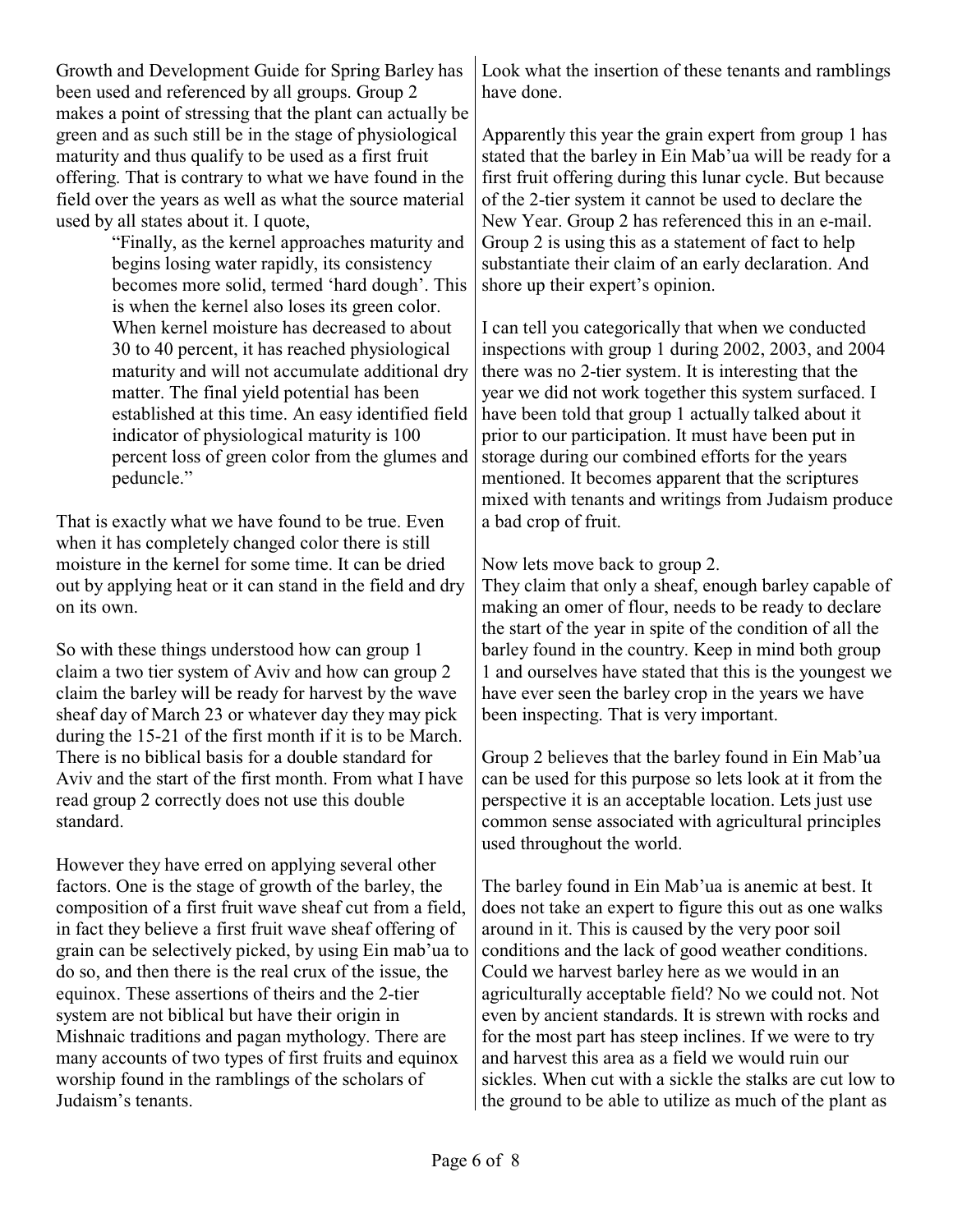possible. These are valuable commodities. With the long stalks bound together in sheaves they are set upright in the field for later collection and further processing. Too many obstacles in this location to do that effectively. As well the barley found here is very short in the stalk.

Problem number two. Because of the way the barley grows here we could not gather a wave sheaf unless we randomly picked here and there. It grows in clumps here, scattered all over wherever they can find any depth of soil to germinate. Because of the rocky soil and poor weather conditions and the rapid rise in temperature it is a race to survive. When examining the barley clumps one finds many stalks at many different stages of growth attached to the same root ball. Some are in the boot, some with heads partially emerged, some in the flowering stage, and some in early milk. That was the conditions we observed this year just 16 days before a wave sheaf would be offered if this were the first month. Do the math. There is no magic in it. Now as to the point I was on. In order to acquire enough barley stalks to make a wave sheaf from this location one would have to selectively pick stalks here and there. Individual stalks would need to be removed from many, many clumps for the other stalks they are growing with are always at a much earlier stage and no where near ready. That is if any of them actually would be. Does this methodology constitute the start of the harvest of a field let alone an entire countries crop? You decide.

Harvesting a field is not tip toeing through the daisies collecting a bouquet of flowers. But that is the state in Ein Mab'ua.

We did visit it this year for one of our members had never been there before. We thought it appropriate to do so for him to make his own conclusions about it. We do not force ours on anyone else. We do have lots of pictures, which maybe some of the more computer savvy folks can put together and make available for not only this location but many, many others. The evidence as to the early growth stage is very telling and obvious. Some of the stalks, which were in the initial milk stage, were already showing signs of environmental stress on their awns. They were actually withering not losing color due to aging.

Group 2 has shown some pictures, which tell the same story. A close up of the plants can reveal the multistage growth of the clumps. Their display of a peeled kernel is also very informative. If that kernel were not peeled you could squeeze it and it would shoot out of the husk. That is what is referred to as the worm stage by many of the inspectors for it displays the characteristics of some worms. They had to look around to find a kernel in this state of growth. It is very limp. It is my understanding that they claim seeds like this will be Aviv by the wave sheaf day in this lunar cycle. They may be able to find a few that might meet the minimum requirements but they certainly could not put the sickle to the standing grain to do so. Any attempt to do so will be as I described earlier. This once again is only hypothetical for this area is not even acceptable to take a first fruit offering from which represents Christ. He is not from anemic ground, He is complete and perfect, Tamin.

Do these methods make any agricultural sense? No they do not. They are not scriptural either. The patterns through the bible tell us a completely different thing. Be mindful these harvests are used of God to reveal much about the plan of salvation.

But this is all a smoke screen for group 2. Actually it can be better put as a slight of hand. I say this because their primary rule for intercalation is what they call, "The rule of the equinox." That's right folks, that old equinox theory again. We have proven to ourselves often in the past that the equinox is not used by God in any biblical doctrine. Some try and twist the scriptures to say it is in there but it is not. It is however found throughout pagan mythology and Talmudic rantings and Jewish fables. Satan tries very hard to insert it in the bible to confuse us but it does not work with those who have come of age by reason of use who utilize the spirit of God in them.

In short, if I am correct, group 2 feels the closest new moon to the Vernal equinox is the start of the New Year. So I ask myself why didn't God tell us this very simple method in scripture? Why go through all the efforts of inspections? Of course these are rhetorical questions on my part. The answers are obvious to us all I believe. Once again there is not one mention of it as such let alone a pattern so as to establish a biblical doctrine. Group 2 has a lot of contradictions in their